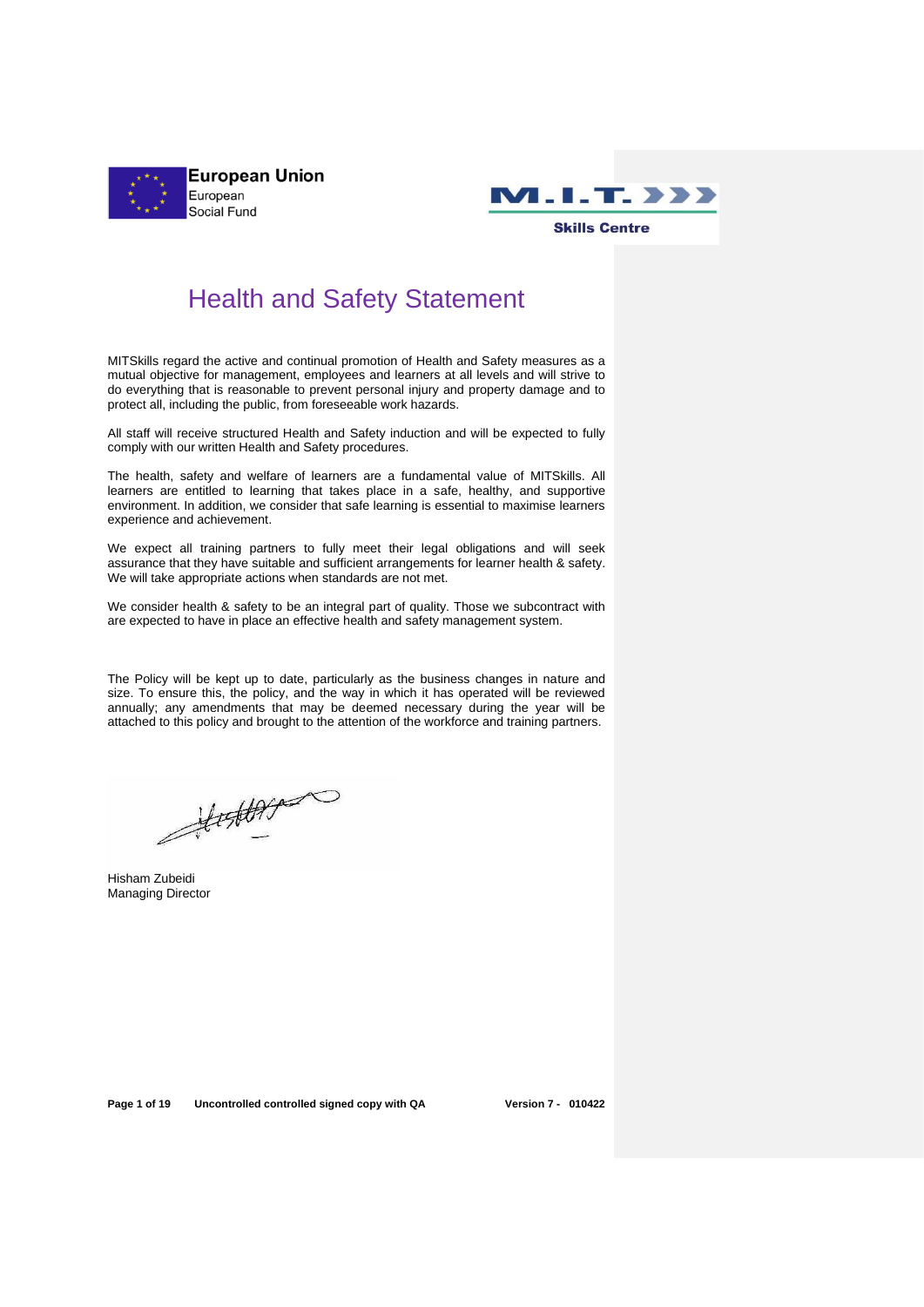



# Health and Safety Policy

| Date established: | May 2001                                                                                                                                                                                                                                                                                                                                                                                                                                                                                            |  |  |
|-------------------|-----------------------------------------------------------------------------------------------------------------------------------------------------------------------------------------------------------------------------------------------------------------------------------------------------------------------------------------------------------------------------------------------------------------------------------------------------------------------------------------------------|--|--|
| Updated:          | Nov 2021                                                                                                                                                                                                                                                                                                                                                                                                                                                                                            |  |  |
| Reviewed:         | Review at least Annually last reviewed 01/04/22                                                                                                                                                                                                                                                                                                                                                                                                                                                     |  |  |
| <b>Purpose:</b>   | To assist the Directors of MITS kills to manage its duties under<br>the Health and Safety at Work, etc. Act 1974 and the related<br>legislation for the health and safety of its employees, enrolled<br>learners, members of the public and any others who may be<br>affected by its operations.<br>To set out processes to provide adequate and timely information<br>and training for employees to ensure their health and safety and<br>to safeguard learners, members of the public and others. |  |  |

- The Health and Safety of our employees, learners, (including Apprentices) and visitors as well as the wider public attending our centres is the priority of our Directors and Managers. Our Directors and Managers collaborating with our staff and learners aim to maintain a safe environment for everyone in our community. **This policy covers all staff, learners including Apprentices in our care, and visitors, but does not replace an employer duty of care for their Apprentice as the employer**. We want everyone to go home safe every day. We will promote this policy via staff and learner inductions, staff training in this policy, including implementation of this policy and good practice (CPD), via learner and employer handbooks, publish it on our website and on SharePoint for staff and subcontractors. We will publish and promote the policy along with it associated aims within our premises.
- We will gain commitment from staff, subcontractors' employers, and learners to this policy by our Directors and Management collaborating with our staff to ensure Health and Safety is always seen as a priority and the aims of the policy are a living part of our ways of working**. Employers, and Apprentices will confirm they have read and understood our Health and Safety Policy, as part of completing the commitment statement, and employers confirm they have carried out individual risk assessment for each Apprentice.**
- . Consideration of this policy will be included in our recruitment, training and support for staff and learners, and our support for employers and subcontractors**. All staff/employees will receive training and on implementing our Health and Safety Policy as part of their induction and ongoing CPD. Updates to the policy will be communicated to staff by Management, and Sector Leads the policy will be made available on our Staff SharePoint**. We will have a named Responsible Person that is responsible for leading Health and Safety. The Responsible Person will actively promote awareness and ensure adherence to our policy and processes with staff, learners, suppliers, employers' subcontractors, and work

**Page 2 of 19 Uncontrolled controlled signed copy with QA Version 7 - 010422**

**Commented [BAM1]:**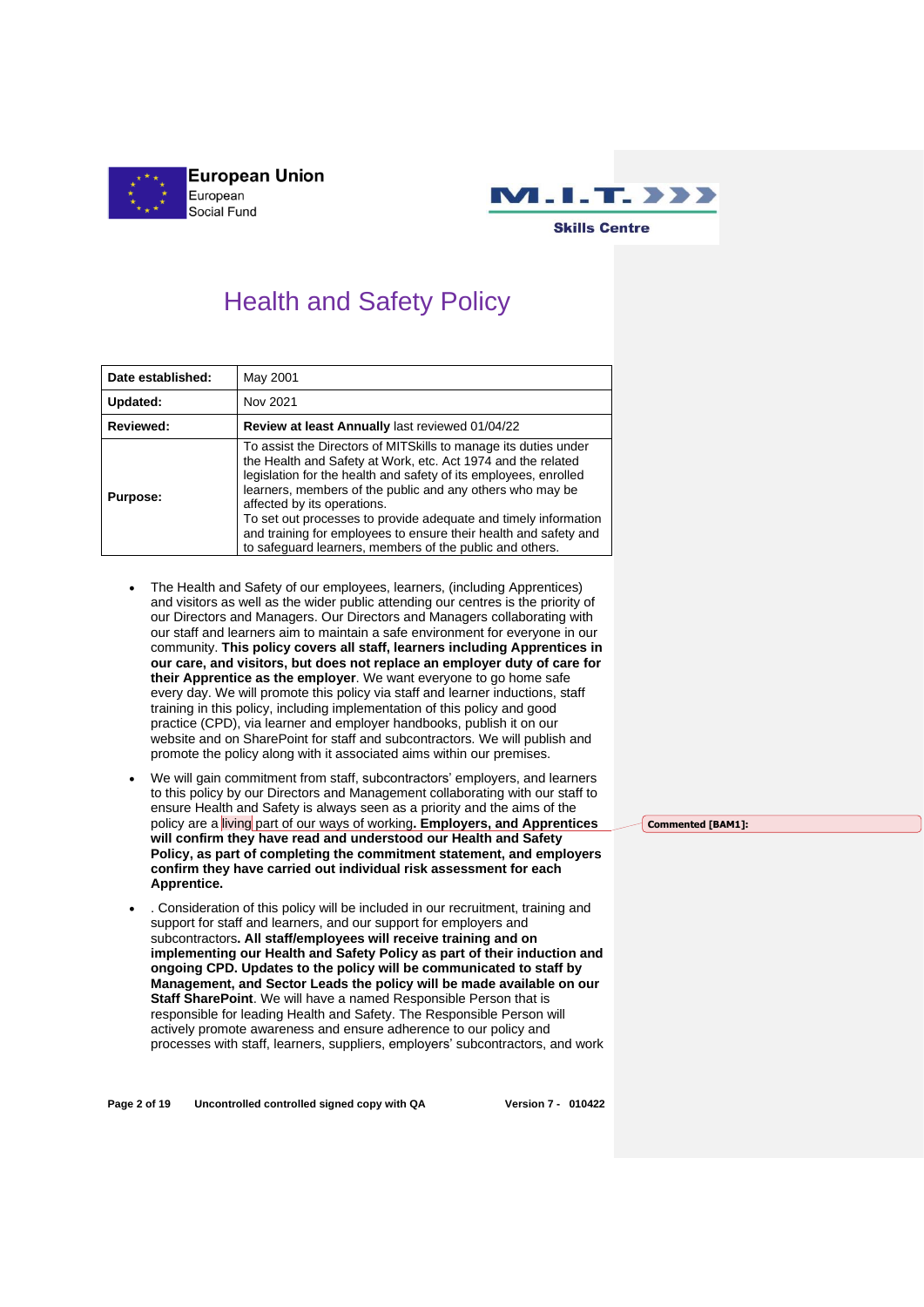



with external bodies ensuring any feedback is used to improve our policy and processes to improve everyone's safety.

#### **Risk Assessment**

A systematic approach will be used to identify risks, **safety concerns and** hazards associated with all aspects of MITSkills activity. Risks, safety concerns and hazards will be eliminated where possible or minimised and where necessary resources will be allocated to minimise these risks. Staff and employees will be trained in identification of risks, safety concerns and hazards and how to report concerns. MITSkills management will risk assess in line with the requirements of Management of health and safety at work regulations 1999 and the appropriate guidance by the HSE. Risk Assessment in our own facilities will be carried out by trained staff and managers on an agreed cycle with aim of eliminating risk or reducing as far as reasonably practicable.

Employers of Apprentices will be asked to complete a structured Risk Assessment and identify potential risks safety concerns and hazard for each Apprentice as they are required to do as employers and provide evidence this has been completed as prior to MITSkills agreeing to train their Apprentice.

**All Apprentices/ learners will receive training health and safety via our course content and they will encourage to report any safety concerns to their employer or staff as appropriate.**

**Our staff will be trained to ask learners and Apprentices about any Safety Concerns as part of regular learner reviews.**

**Staff, Learners, (including Apprentices), and employers can report safety concerns at any other time directly to the company responsible person using the form on Appendix A this includes near misses at, send it by email marked "Urgent Health and Safety Concern" this does not replace an accident report. These will be managed as part of our Risk management system.**

**Our Staff can decline an employer sign up where they believe the employer is not keeping and Apprentice safe and/or the Risk Assessment and Actions contained in it indicated the employer has not taken steps to keep the Apprentice safe as their employee. This will be reported to Senior management.**

<https://www.hse.gov.uk/toolbox/>

## **COVID-19**

MITSkills will continue to have a COVID 19 risk assessment that complies with the Department of Education Operational Guidance and Government Guidance this will be updated as required based on update to that Guidance. See Hyperlink below

Employees, learners' staff will be update on the current Guidance, via SharePoint, our website and signage within our delivery sites, or briefing where appropriate.

**Page 3 of 19 Uncontrolled controlled signed copy with QA Version 7 - 010422**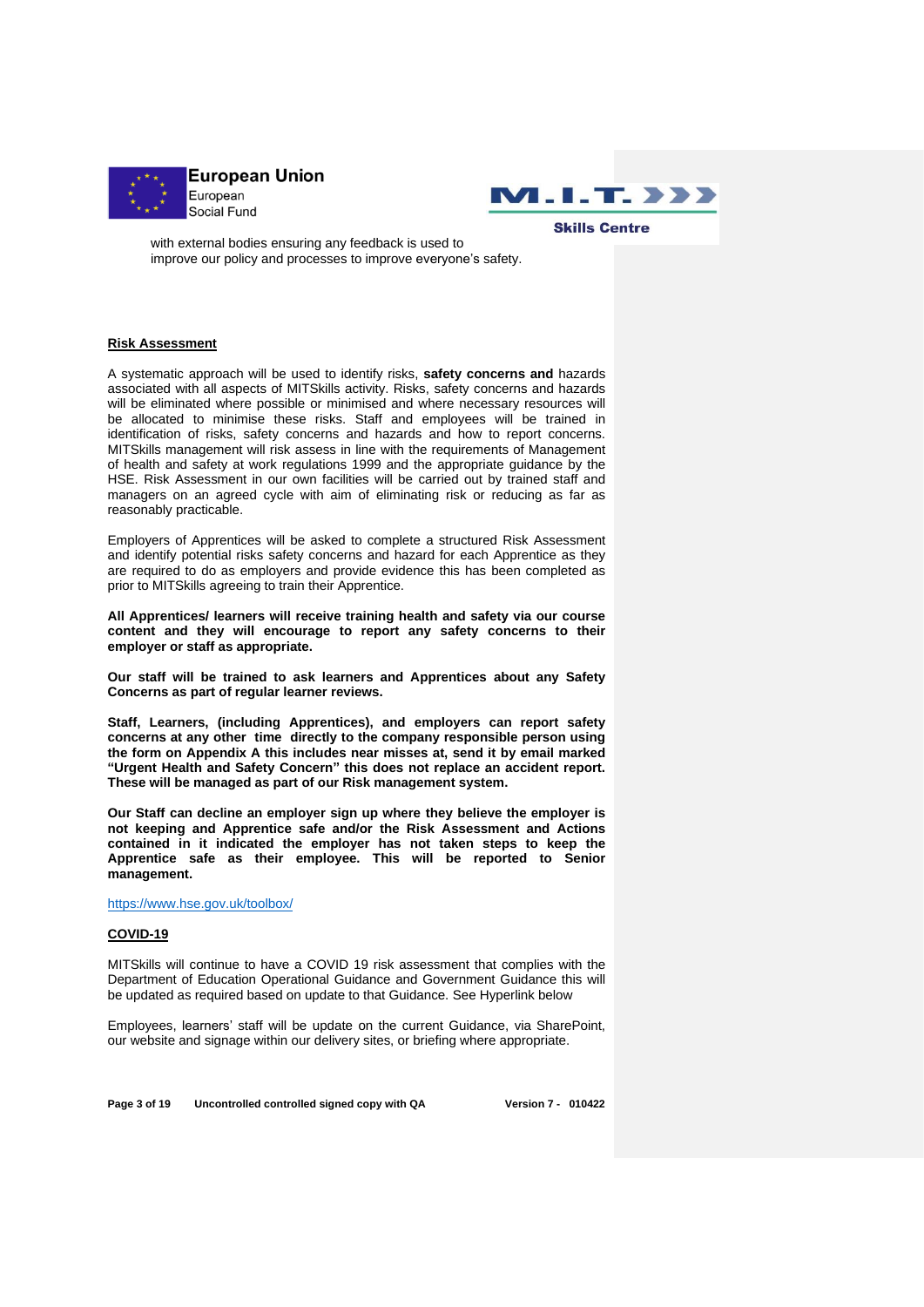



*The government has removed remaining domestic restrictions in England. There are still steps you can take to reduce the risk of catching and spreading COVID-19:*

- [Get vaccinated](https://www.nhs.uk/conditions/coronavirus-covid-19/coronavirus-vaccination/coronavirus-vaccine/)
- Let fresh air in if meeting indoors, or meet outside
- Consider wearing a face covering in crowded, enclosed spaces

## The Government States (March 2022)

"Children and young people who are unwell and have a high temperature should stay at home and avoid contact with other people, where they can. They can go back to school, college, or childcare when they no longer have a high temperature, and they are well enough to attend."

MITSkills policy is that those with Covid symptoms should stay at home and avoid contact with people where they can. Please ensure you report your absence, and we will agree how best to support you on an individual basis, Apprentices should report this to their employer.

#### **Vaccination**

MITSkills will encourage COVID 19 vaccination in lines with Government guidelines.

## **First Aid**

MITSkills will ensure arrangements are in place to provide learners, employees, and members of the public with first aid facilities. These facilities will include a first aid box with statutory contents and an identified, appointed person or persons to take charge of any emergencies.

#### **Fire Precautions**

The Directors of MITSkills will ensure that adequate fire precautions are in place at any location it uses. These will include a clear means of escape in case of fire, with appropriate signs and emergency lighting if appropriate. There should also be a wellpublicised means of giving the alarm. This may, in the case of small venues, be done verbally. Fire extinguishers will be inspected by a competent person within a 12 month period.

Staff and Learners will be made aware of emergency procedures. This should be covered during induction.

**Page 4 of 19 Uncontrolled controlled signed copy with QA Version 7 - 010422**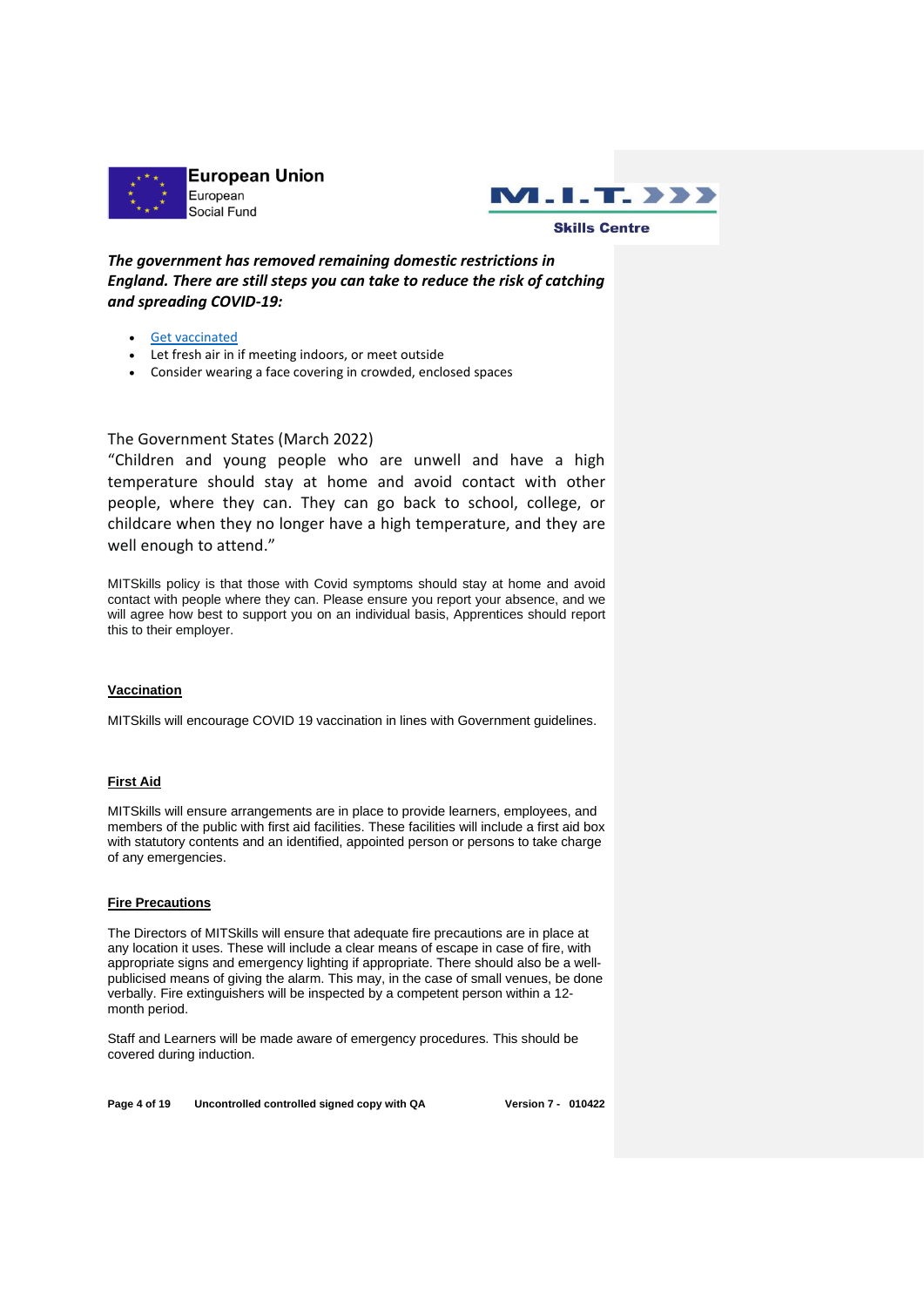



A copy of the Health and Safety Policy may be found in the Company's Quality Folder.

#### **1. Management of Health and Safety**

## **1.1 Management Responsibility**

The Managing Director Hisham Zubeidi accepts overall responsibility for all matters including those regarding health and safety and will ensure that the offices and surrounding areas are monitored to ensure that safe conditions are maintained. The Management will ensure that all accidents and 'near misses' are recorded and reported.

In recognition of its statutory and common law duties the company has taken out insurance against liability for death, injury and/or disease suffered by any of its employees and arising out of and in the course of employment. Provided that it was caused by the negligence and/or breach of statutory duty on the part of the company. This certificate of insurance must be prominently displayed and be available for inspection at all reasonable times by employees and relevant inspectors.

The company will maintain up to date records on Health and Safety changes. All employees will be notified by internal memo of relevant changes.

#### **1.2 Employee Responsibility**

Employees must always act in a reasonable and thoughtful way, not only in taking care of their own health and safety but also the health and safety of other staff and visitors. They must report potential risk to the safety and health of any person to Management. Employees should not undertake any task for which necessary or appropriate training has not been given or where legally required supervision is not in place. Employees should participate in training, read safety updates, including staff training in this policy, its implementation and good practice (CPD) that support Health and Safety of all staff, learners, (including Apprentices) when asked to do so. Staff are responsible for reporting all accidents or reportable illnesses, as well as near misses to as these are potential accidents.

All near misses should be reported to your line manager and the Responsible person Hisham Zubeidi within 24 hours of the incident. (Email [Hisham.Zubeid@mitskills.com](mailto:Hisham.Zubeid@mitskills.com) )

#### **1.3 Management of Health and Safety Regulations 1992**

As demanded by Regulation 6 of the above, the Management states that the following are responsible for complying with this policy and for those learners and staff within their area:

Hisham Zubeidi The Responsible Person Hugh Hebborn Staff Representative

**Page 5 of 19 Uncontrolled controlled signed copy with QA Version 7 - 010422**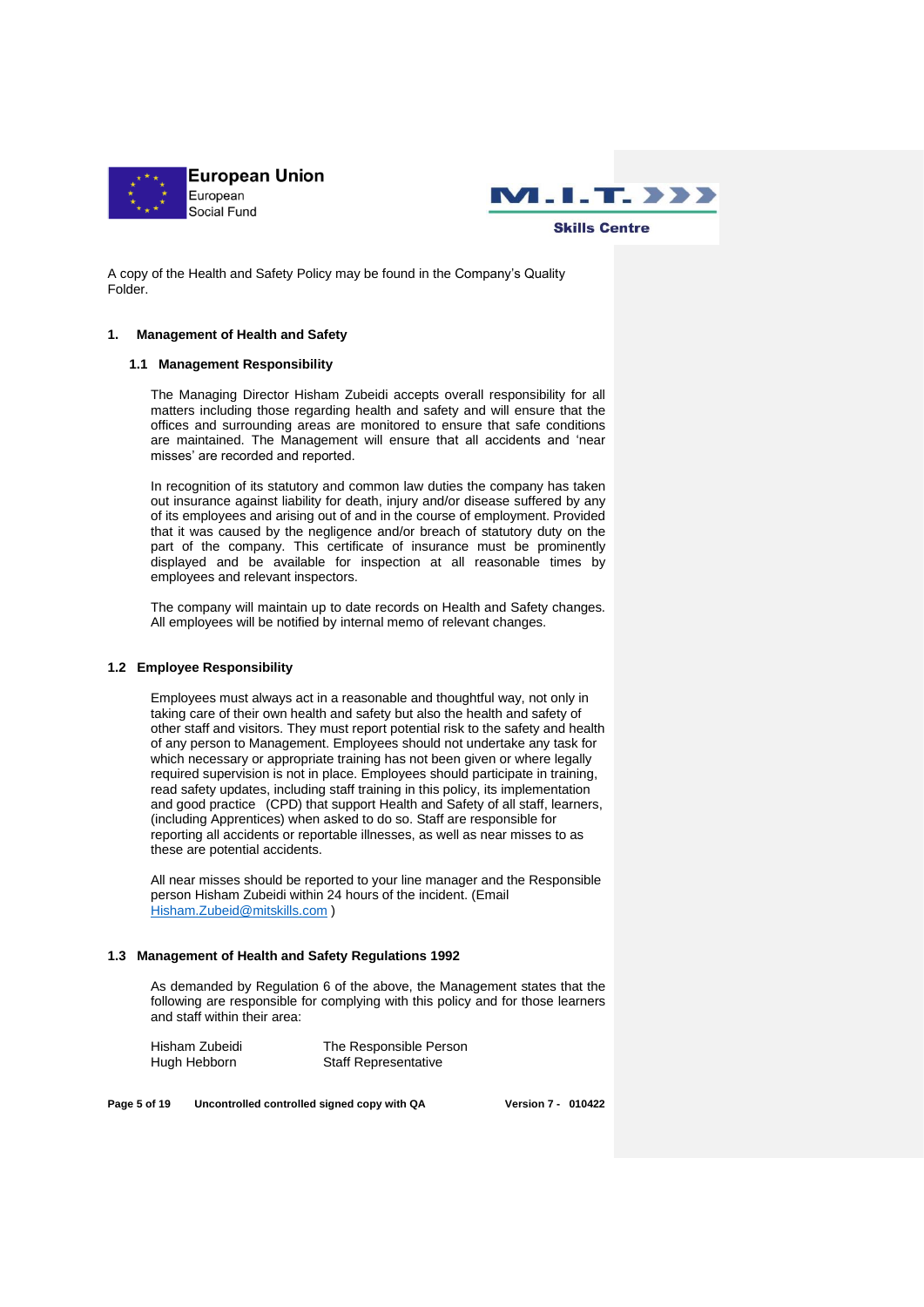



#### **2. Learner Health and Safety Arrangements**

#### **2.1 Placement Vetting and Monitoring**

A field team member of MITSkills undertakes placement pre-vetting for health and safety prior to a candidate being placed. The judgement of the member of staff will normally be accepted but the appropriate Funding Agency, may be called to assist in making the decision whether to accept the company. The status of the placements safety and insurance is then monitored at annual intervals.

MITSkills Assessors will inspect the current copy of the insurance certificate. This is then re-inspected on the health and safety monitoring visits.

MITSkills Assessors will ask the employer to complete current a learner centered placement Risk Assessments and satisfy themselves that they comply with the statutory requirements. The Employer is responsible for the safety of their staff, learners, training delivery staff and visitors in the work placement or in any location where the learner is sent as part of their employment. The employer always remains responsible for assessment of their workplace as a safe place of work

#### **2.2 Learner Health and Safety Induction**

The candidate induction training by both the placement provider and MITSkills will be directed specifically at Health and Safety, ensuring the candidate is fully aware of the placement dangers the employer remains responsible for ensuring that the learner is briefed and understands safety in the workplace appropriate to their business. In addition, a Prohibitions and Restrictions clause will be signed by the learner, employer and MITSkills as part of the Learning Agreement. This is intended to reduce the number of accidents to a minimum and the risk of serious accidents to none.

Centralised induction will take place where recruitment scheduling makes it viable. At this induction, the learner will be issued with:

- a. Learner Handbook
- b. Health and Safety Questionnaire

Further induction will take place at the company and will be given by the training provider and confirmed by MITSkills field staff through questioning and by use of the health and safety questionnaire. This includes:

- c. Accident Reporting
- d. First Aid Procedures
- e. Fire Procedures
- f. Risk Assessments

**2.3 Health and Safety Audits**

**Page 6 of 19 Uncontrolled controlled signed copy with QA Version 7 - 010422**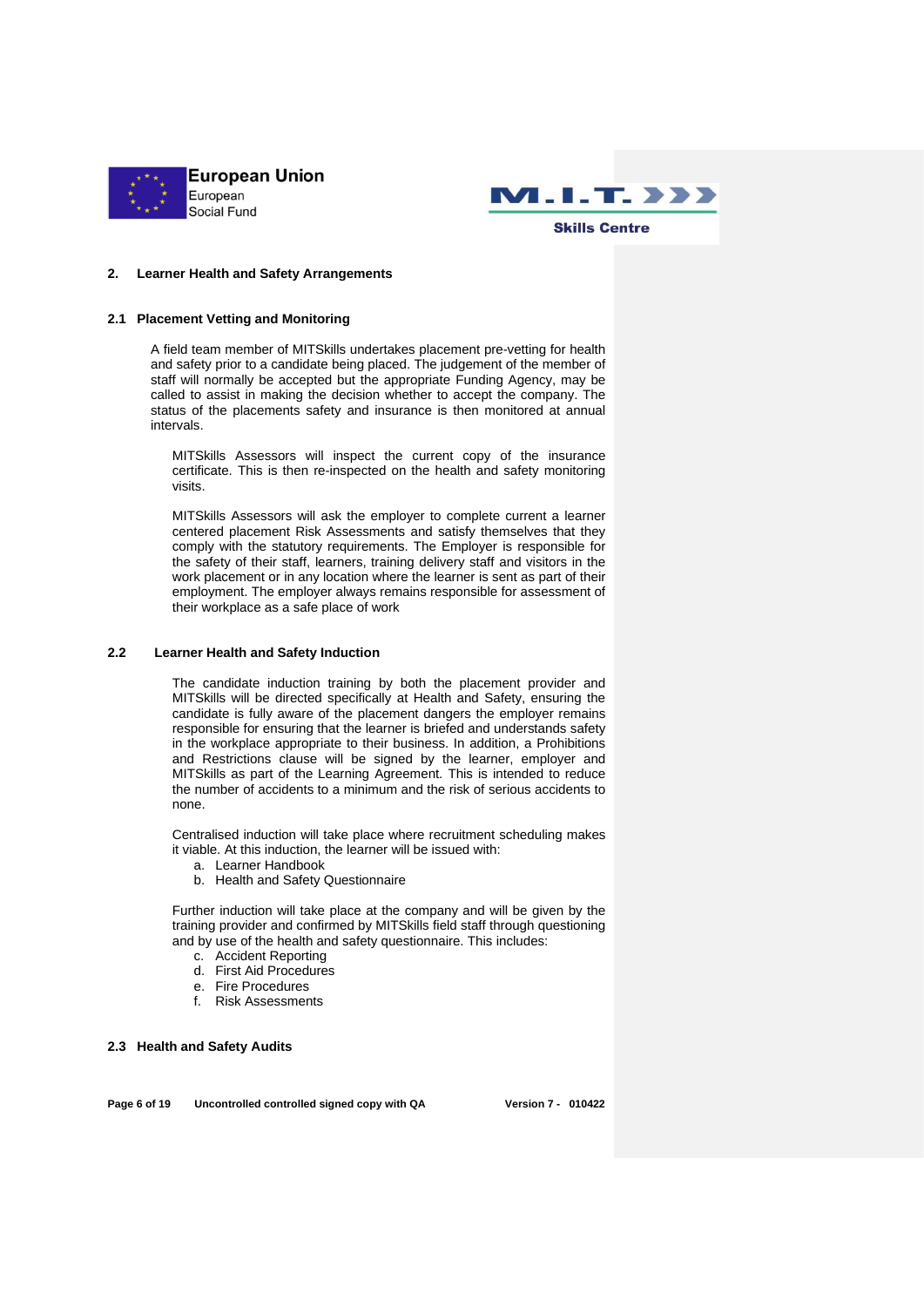



All Health and Safety audits undertaken by the

Funding Body of both MITSkills, and placement premises will be conducted following a pre booked appointment, which is confirmed with the placement and Funding Body in writing. All audits/auditors will have a representative of MITSkills to escort them to the work placement for audit purposes.

#### **2.4 Provision of Safety Policies and Risk Assessment**

The company displays a copy of the Health and Safety Policy Document in the offices for inspection.

All work placements will undertake company assured Health and Safety audit by the placement company prior to placing a Learner/Apprentice by MITSkills Assessor. Where it is determined that the Health and Safety systems in place are inadequate or weak and remedial actions have not been developed or implemented over a given period, MITSkills will not contract with the supplier.

#### **2.5 Staff Competencies**

The company intends to have as many IOSH certificated staff as possible. In addition, it also has access to several other NEBOSH qualified personnel.

#### **2.6 Working Environment**

The Managing Director Hisham Zubeidi and the senior management as set out in the company-staffing chart accept primary responsibility for the Health and Safety of all employers and whenever necessary will ensure the health surveillance of employees and learners, always ensuring that the management of Health and Safety at Work Regulation 1999 is addressed.

Upon starting a programme of training each learner is required to complete a medical questionnaire. Should the occupation require, the employer will be advised to give the learner health screening.

#### **3. Equipment Materials and Safe Systems of Work**

MITSkills abides by section 19 of the Offices, Shops, Railways Premises Act (OSRP) and agree to a Prohibition and Restriction clause in the Learning Agreement making employers and learners aware of the equipment to which they are restricted from using until adequate training has been provided.

Employers remain responsible for ensuring they are aware of any appropriate age-based restriction and MITSkills will guide them to HSE guidance on placements, and apprenticeships

**Page 7 of 19 Uncontrolled controlled signed copy with QA Version 7 - 010422**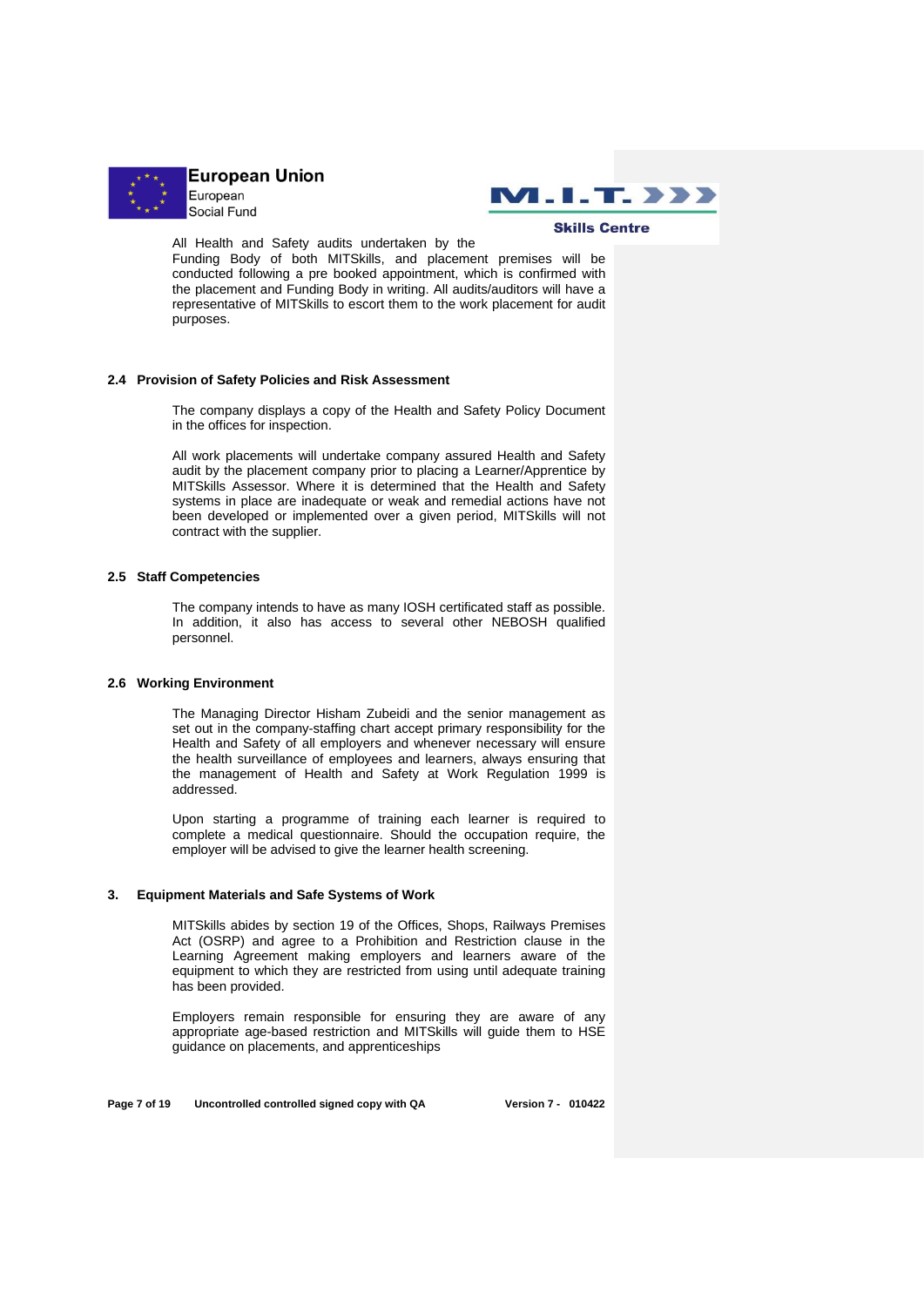



All employers are made aware of the need to

provide protective clothing upon employing a learner. This is inspected during the induction programme and monitored throughout training. Both the employer and the MITSkills Assessor supply training in its safe use. The employer always remains overall responsible to ensure training is given in the appropriate use of safety equipment, and PPE as appropriate, and ensuring that learners use the equipment whilst

#### **4. Learner Training**

On commencement of the programme, a basic introduction to Health and Safety is undertaken. Induction takes place at the employer premises. All learners are issued with a Learner Handbook and are required to complete a Health and Safety Questionnaire.

Training Providers Classroom and Workshops: - Classroom and Workshops should be locally risk assessed by the appropriate delivery lead with local management. Tutors and Assessor delivery staff should make themselves aware of the local health and safety requirements of a classroom or workshop prior to delivery if they are intending to use additional equipment and or consumable, they should advise local management and agree any additional risk assessment required. Planning for safety prior to delivery also include any specific equipment already within or additional equipment or materials the delivery staff intend to use within the classroom or workshop and ensuring there is PPE for themselves and learners where appropriate. Tutors and Assessor will ensure that learners are briefed of local health and safety requirements in line with risk assessments, relevant local guidance documents, safety signage, and as appropriate specific safety for the delivery including ensuring learner wear appropriate PPE.

Briefs should include PPE requirements, fire procedures, and good safety practice for the training being undertaken.

#### **5. Accidents and Disease Investigation and Reporting and Illness**

All accidents are to be reported whether staff, employer's visitors, or learners, (including Apprentices) theses are recorded in MITSkills accident book as described in our health and safety policy under section 5 Accidents and Disease Investigation and Reporting which is aligned to RIDDOR 2013 and our obligations under the EESFA requirements. Note that we have included the RIDDOR 2013 guidance and RIDDOR COVID -19 guidance as part of this policy management and staff should follow this additional guidance where appropriate. Policy updates will be communicated to Staff and Learners via SharePoint and our website.

#### **Reporting Procedure**

Records are held of any injury or accidents to staff, non staff, learner, including to learners in placements, whether they are employed or non-employed status. This applies to all Apprentices and Learners. These records held in accordance with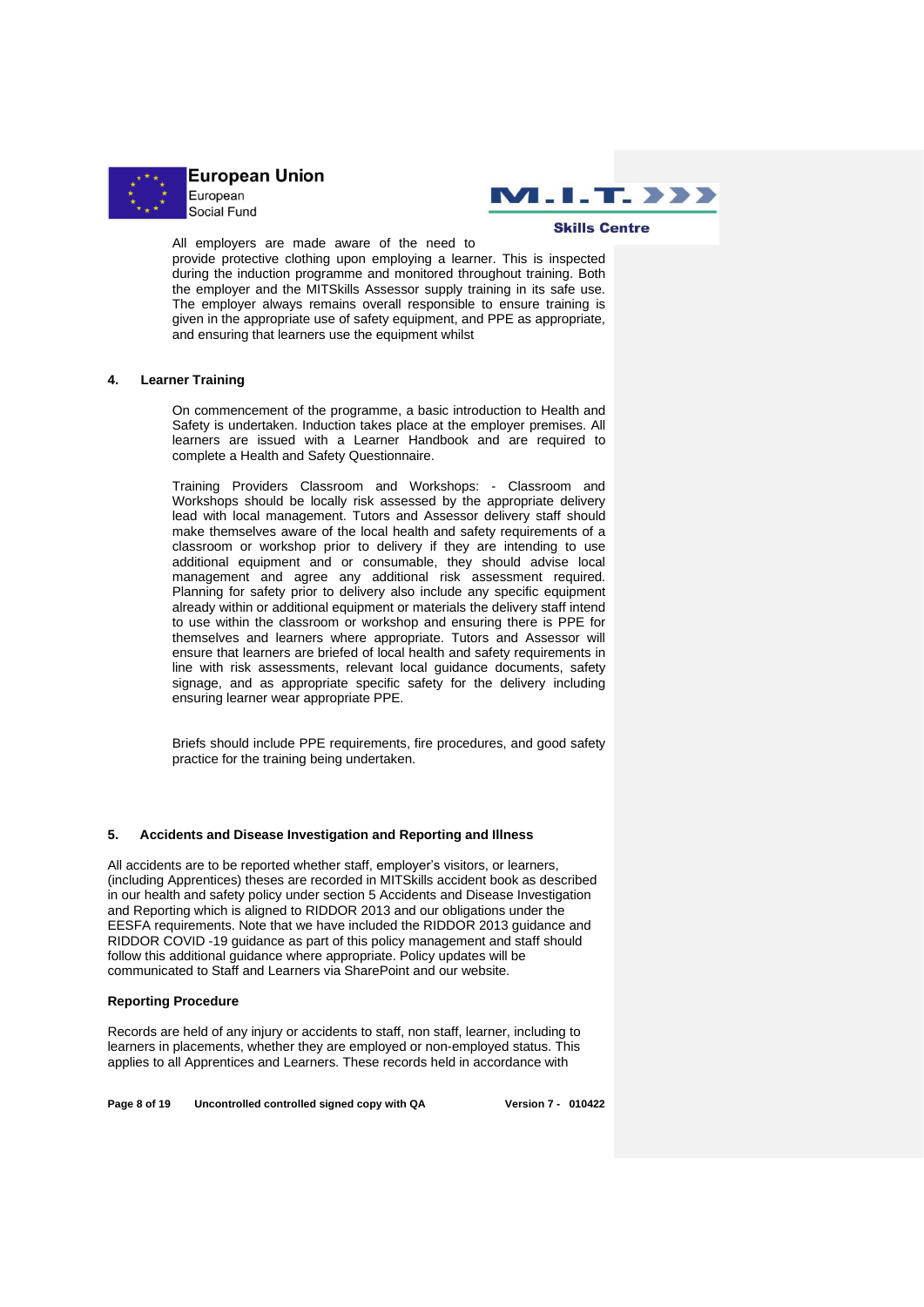



legislation for a minimum of three years. Employers are

responsible for ensuring that MITSkills is informed of learner accident and for complying with accident recording and reporting to the appropriate authorities in a timely fashion.

**Employers should contact us on the number below as soon as possible – please clarify the details and if your Apprentice need support and/or learning needs need to be suspended as a result of the accident or illness,** [Hisham.Zubeid@mitskills.com](mailto:Hisham.Zubeid@mitskills.com) or 01932 341416 or out of hours on 07702 258409

MITSkills staff are responsible for flagging any accident that is reported to them by a learner or by an employer as having happened to a learner in a placement or whilst in training. This includes Apprentices. This includes accidents reported at any threeway reviews for apprentices.

#### **Policy all Accidents are to be recorded in the accident book and reported to management**

Staff when they become aware of any accident on a delivery site or to a learner in placement should report all accidents firstly in the accident book in MITSkills UNIT 12 and then to their line manager by email reporting the following listed element. (Where staff do not have access to the accident book due to working at a distance, they should report by email stating clearly "Accident not recorded in company accident book.")

Accidents or reportable illness should be reported within as soon as possible and no later than 24 hours after being reported by the learner or employer – serious occupational injury or death should be reported immediately once the learner and the member of staff is made safe

The accident or reportable illness should be reported to line management by email as soon as possible and within the same working day but the safety of yourself and any injured party comes first. Where staff have completed the accident book, they should say so in any email.

Line Managers must report all accident or reportable illnesses to the Responsible Person – Hisham Zubeidi via email or immediately by phone if the are made aware of a serious injury, hospitalisation, or death. **Please use Appendix B Accident report and send it to Hisham at the email below as soon as possible and ideally no later than 24 hours – (The report is available on Sharepoint and on our website)**

They can be contacted on [Hisham.Zubeid@mitskills.com](mailto:Hisham.Zubeid@mitskills.com) or 01932 341416 or out of hours on 07702 258409

## **6.Review of the accidents**

Managers will be responsible for reviewing the accident and liaising with the Responsible person Hisham Zubeidi to agree timescales for any review – and recommendations from their review. Where other learners, staff, or visitors are likely to be in danger of a similar accident the manager and or tutor should take action to keep other safe. Unless otherwise agreed reviews should be returned to the responsible person no later than 5 days of the initial accident report. Any findings and action will be agreed, including risk assessment updates as required.

**Page 9 of 19 Uncontrolled controlled signed copy with QA Version 7 - 010422**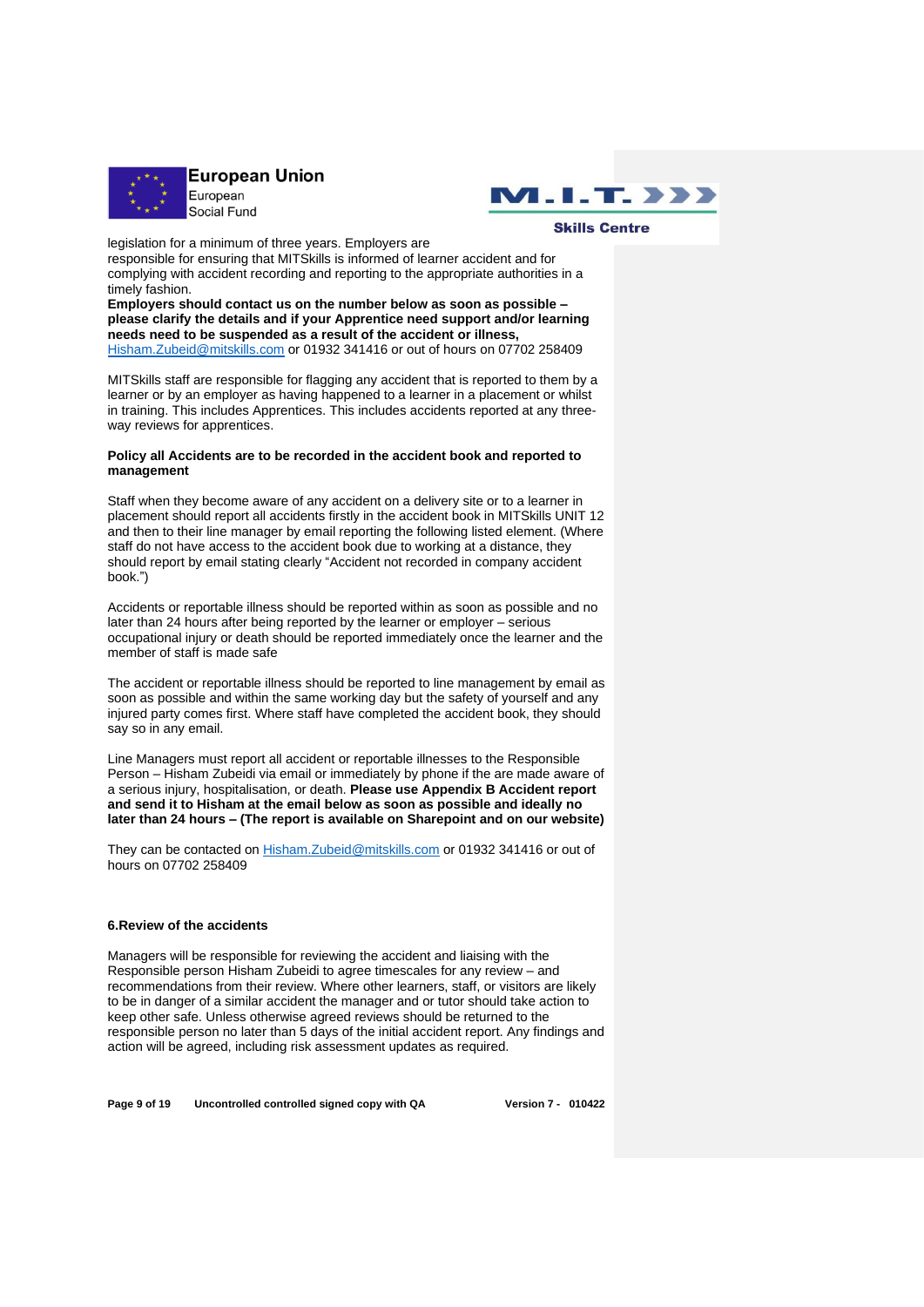



## **What must be reported**

In respect of injury causing accident of dangerous occurrence, the records must contain the following information:

a. The date and time of the event.

- b. The injured persons full name and statues (i.e., learner, employed etc.)
- c. The place where the accident or dangerous occurrence took place.
- d. A brief description of the circumstances.
- e. The date on which the event was first reported to the enforcing authority.
- f. The method by which the event was reported.

Staff and the line manager must ensure the following reporting points are met.

#### You must keep a record of:

Any accident, occupational disease or dangerous occurrence which requires reporting under RIDDOR; and any other occupational accident causing injuries that result in a worker being:-Away from work or incapacitated for more than three consecutive days (not counting the day of the accident but including any weekends or other rest days). You do not have to report over-three-day injuries to the HSE, unless the incapacitation period goes on to exceed seven days.

#### RIDDOR 2013 Reportable Accidents

#### Deaths

All deaths to workers and non-workers must be reported if they arise from a workrelated accident, including an act of physical violence to a worker. Suicides are not reportable, as the death does not result from a work-related accident. Specified injuries to workers

The list of 'specified injuries' in RIDDOR 2013 (regulation 4) includes:

- a fracture, other than to fingers, thumbs and toes;
- amputation of an arm, hand, finger, thumb, leg, foot or toe;
- permanent loss of sight or reduction of sight;
- crush injuries leading to internal organ damage;
- serious burns (covering more than 10% of the body, or damaging the eyes,
- respiratory system or other vital organs);
- scalpings (separation of skin from the head) which require hospital treatment:
- unconsciousness caused by head injury or asphyxia;
- •

Any other injury arising from working in an enclosed space, which leads to • hypothermia, heat-induced illness or requires resuscitation or admissions to hospital for more than 24 hours.

**Covid 19** is reportable only in specific circumstances of *occupational exposure* see the RIDDOR guidance below.

Over-seven-day injuries to workers

• This is where an employee, or self-employed person, is away from work or unable

**Page 10 of 19 Uncontrolled controlled signed copy with QA Version 7 - 010422**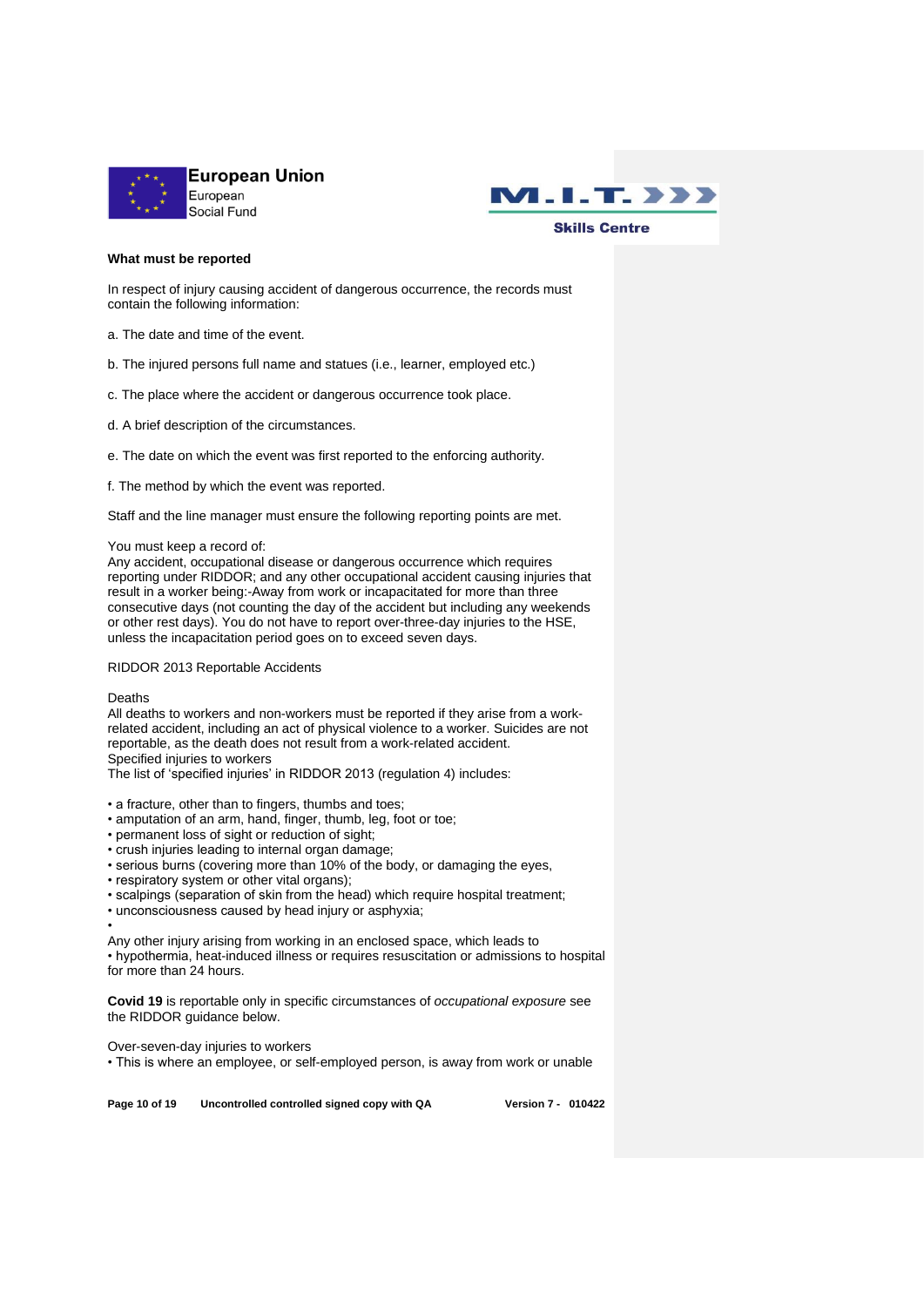



to perform their normal work duties for more than seven consecutive days (not counting the day of the accident).

Injuries to non-workers

• Work-related accidents involving members of the public or people who are not at work must be reported if a person is injured, and is taken from the scene of the accident to hospital for treatment to that injury. There is no requirement to establish what hospital treatment was provided, and no need to report incidents where people are taken to hospital purely as a precaution when no injury is apparent.

• If the accident occurred at a hospital, the report only needs to be made if the injury is a 'specified injury' (see above)

#### Reportable occupational diseases

Employers and self-employed people must report diagnoses of certain occupational diseases, where these are likely to have been caused or made worse by their work. These diseases include (regulations 8 and 9):

- carpal tunnel syndrome;
- severe cramp of the hand or forearm;
- occupational dermatitis;
- hand-arm vibration syndrome;
- occupational asthma;
- tendonitis or tenosynovitis of the hand or forearm;
- any occupational cancer;
- any disease attributed to an occupational exposure to a biological agent.

Immediately MITSKILLS are contacted regarding an injury causing accident or disease to a learner on one of its programmes, the HSE and the Funding Body shall receive a copy of the record as applicable.

Employers/Placement Providers are required to notify MITSKILLS of any accidents or serious incidents immediately as defined in the Company Agreement/Employer Handbook.

It is the responsibility of MITSKILLS to report to the relevant Funding Body, and the as outlined below and to ensure RIDDOR reporting to the HSE on becoming aware of the incident.

MITSkills shall inform THE CHIEF EXECUTIVE of the ESFA of the death of any Learner which is a result of work undertaken whilst in employment and who is undertaking a related Learning Programme.

This shall be done by:

Informing THE CHIEF EXECUTIVE'S representative by telephone or email immediately upon MITSkills becoming aware of the event. (Section quoted from Contract requirements to ESFA.

**Page 11 of 19 Uncontrolled controlled signed copy with QA Version 7 - 010422**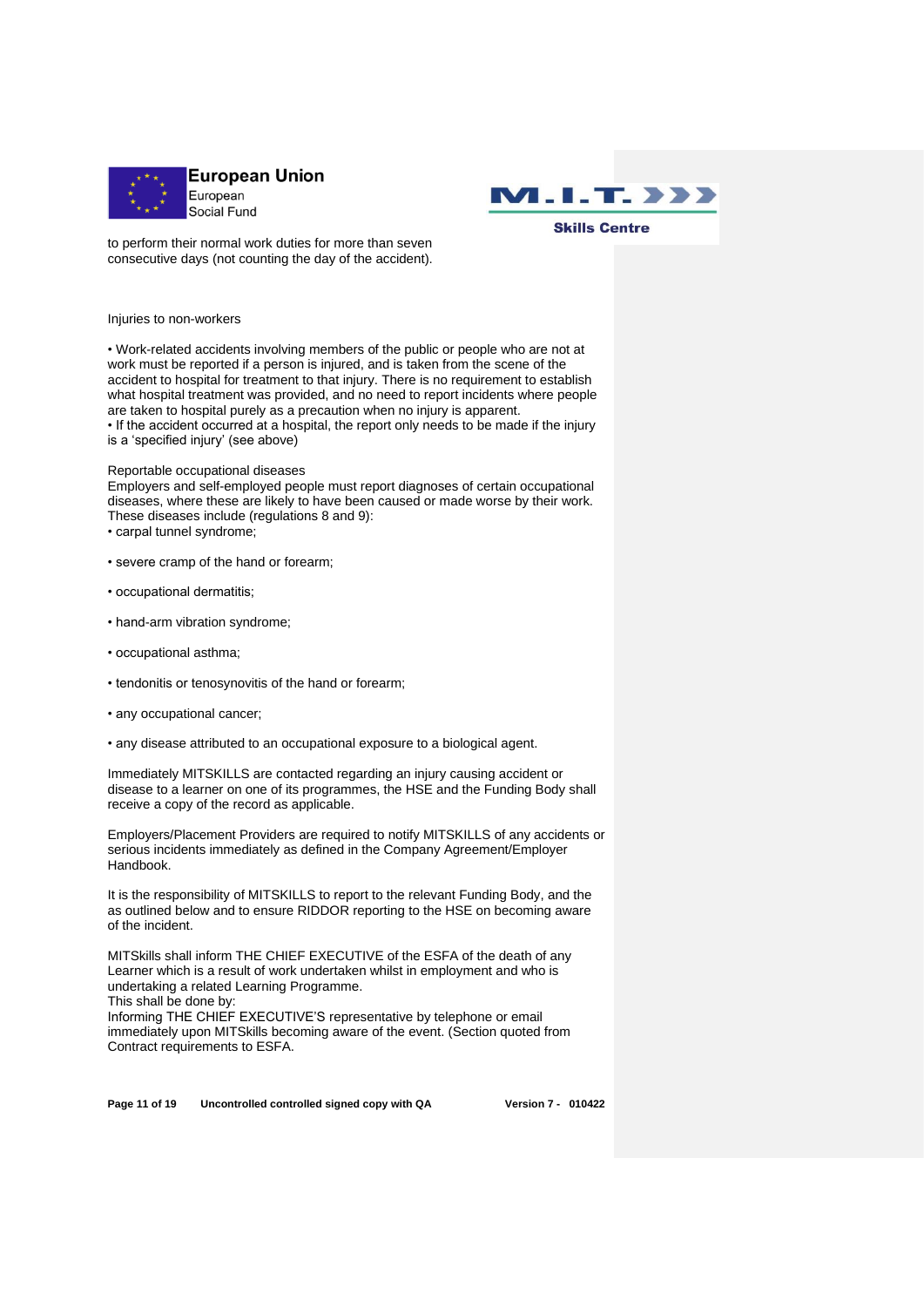



#### **7. Accident and Illness Reporting**

MITSkills will have an effective reporting system. Accident reporting procedures is clearly established in writing in this policy with individual reporting responsibilities specified. Staff will be trained in the system and disciplinary action may need to be taken where there is a failure to comply with it. All accidents, no matter how trivial they may seem must be reported through the internal reporting procedures.

The principal objectives of an accident reporting procedure are:

- a. To ensure compliance with current legislation e.g., RIDDOR
- b. To enable prompt remedial action to be taken
- c. To assist decision making, planning and future resource allocation
- d. To provide information to other interested parties.

Records are held of any injury or accidents to learners in placements, whether they are employed or non-employed status. This applies to all Apprentices and Learners. These records held in accordance with legislation for a minimum of three years. Employers are responsible for ensuring that MITSkills is informed of learner accident and for complying with accident recording and reporting to the appropriate authorities in a timely fashion

In respect of injury causing accident of dangerous occurrence, the records contain the following information:

- a. The date and time of the event.
- b. The injured persons full name and statues (i.e., learner, employed etc.)
- c. The place where the accident or dangerous occurrence took place.
- d. A brief description of the circumstances.
- e. The date on which the event was first reported to the enforcing authority.
- f. The method by which the event was reported.

#### **8 RIDDOR Guidance form the HSE**

#### **You must keep a record of:**

Any **accident, occupational disease or dangerous occurrence** which requires reporting under RIDDOR; and any other occupational accident-causing injuries that result in a worker being: -Away from work or **incapacitated for more than three consecutive days** (not counting the day of the accident but including any

**Page 12 of 19 Uncontrolled controlled signed copy with QA Version 7 - 010422**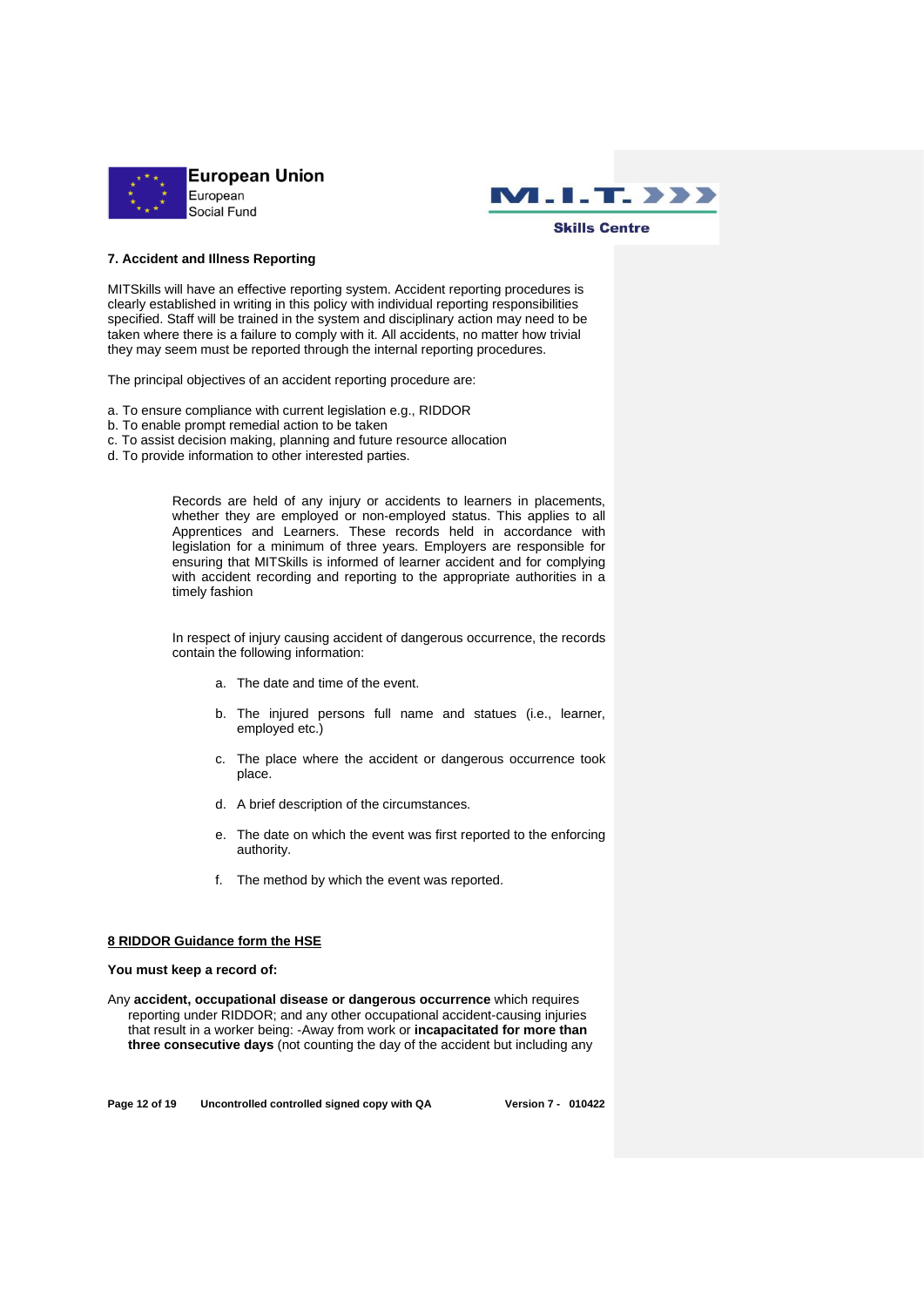



weekends or other rest days). You do not have to report over-three-day injuries unless the incapacitation period **goes on to exceed seven days**.

#### RIDDOR 2013 Reportable Accidents

## *Deaths*

All deaths to workers and non-workers must be reported if they arise from a workrelated accident, including an act of physical violence to a worker. Suicides are not reportable, as the death does not result from a work-related accident.

## *Specified injuries to workers*

The list of 'specified injuries' in RIDDOR 2013 (regulation 4) includes:

- a fracture, other than to fingers, thumbs, and toes.
- amputation of an arm, hand, finger, thumb, leg, foot, or toe.
- permanent loss of sight or reduction of sight.
- crush injuries leading to internal organ damage.
- serious burns (covering more than 10% of the body, or damaging the eyes,
- respiratory system or other vital organs).
- scalpings (separation of skin from the head) which require hospital treatment.
- unconsciousness caused by head injury or asphyxia.

•

Any other injury arising from working in an enclosed space, which leads to

• hypothermia, heat-induced illness or requires resuscitation or admittance to hospital for more than 24 hours.

## *Over-seven-day injuries to workers*

• This is where an **employee, or self-employed person, is away from work or unable to perform their normal work duties for more than seven consecutive days** (not counting the day of the accident).

#### *Injuries to non-workers*

- Work-related accidents involving members of the public or people who are not at work must be reported if a person is injured and is taken from the scene of the accident to hospital for treatment to that injury. There is no requirement to establish what hospital treatment was provided, and no need to report incidents where people are taken to hospital purely as a precaution when no injury is apparent.
- If the accident occurred at a hospital, the report only needs to be made if the injury is a 'specified injury' (see above)

#### **Reportable occupational diseases**

Employers and self-employed people must report diagnoses of certain occupational diseases, where these are likely to have been caused or made worse by their work. These diseases include (regulations 8 and 9):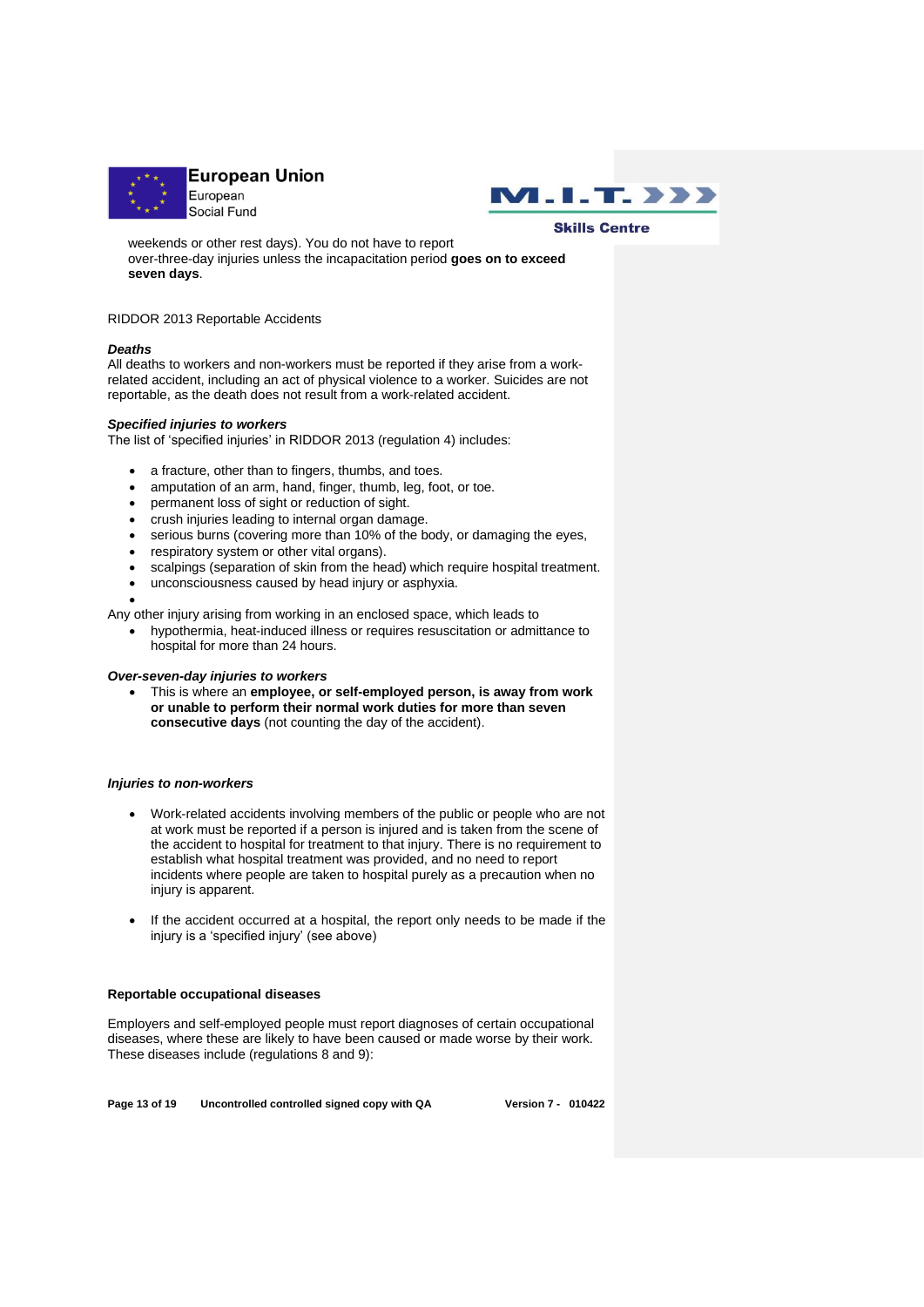



#### carpal tunnel syndrome.

- severe cramp of the hand or forearm.
- occupational dermatitis.
- hand-arm vibration syndrome.
- occupational asthma.
- tendonitis or tenosynovitis of the hand or forearm.
- any occupational cancer.
- any disease attributed to an occupational exposure to a biological agent.

Immediately MITSKILLS are contacted regarding an injury causing accident or disease to a learner on one of its programmes, the HSE and the Funding Body shall receive a copy of the record as applicable.

Employers/Placement Providers are required to notify MITSKILLS of any accidents or serious incidents immediately as defined in the Company Agreement/Employer Handbook.

It is the responsibility of MITSKILLS to report to the relevant Funding Body, and the as outlined below and to ensure RIDDOR reporting to the HSE on becoming aware of the incident.

MITSkills shall inform THE CHIEF EXECUTIVE of the ESFA of the death of any Learner which is a result of work undertaken whilst in employment and who is undertaking a related Learning Programme. This shall be done by:

Informing THE CHIEF EXECUTIVE'S representative by telephone or email immediately upon MITSkills becoming aware of the event. (Section quoted from Contract requirements to ESFA.

Additional COVID- 19 RIDDOR Requirements October 2021

MITSkills management will comply with the additional following advice on COVID 19 RIDDOR obligations <https://www.hse.gov.uk/coronavirus/riddor/index.htm>

## *Members of the public and non-work-related cases*

There is no requirement under RIDDOR (The Reporting of Injuries, Diseases and Dangerous Occurrences Regulations 2013) to report incidents of disease or deaths of members of the public, patients, care home residents or service users from COVID-19.

The reporting requirements relating to cases of, or deaths from, COVID-19 under RIDDOR apply only to occupational exposure, that is, as a result of a person's work.

**Page 14 of 19 Uncontrolled controlled signed copy with QA Version 7 - 010422**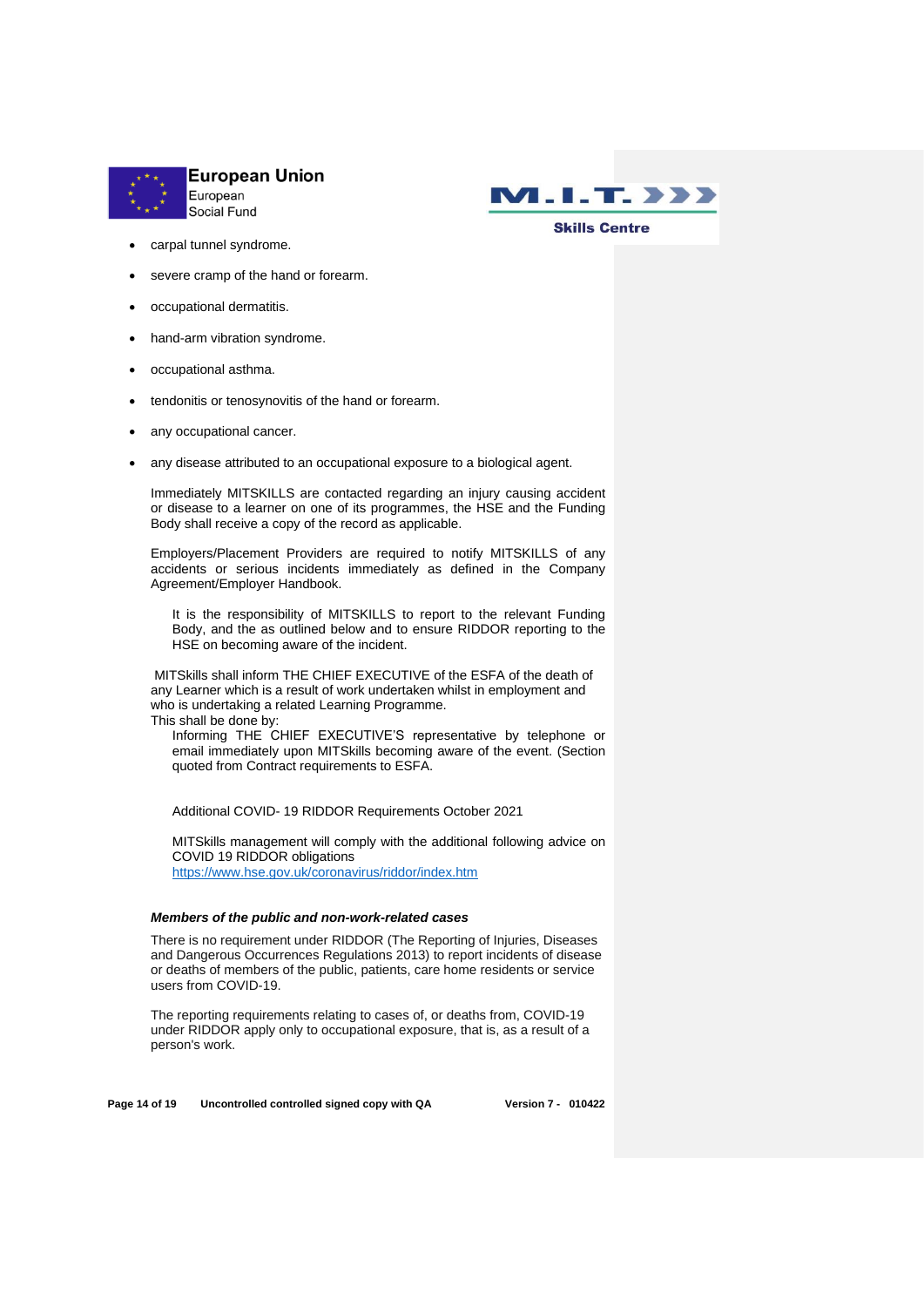



#### *What to report*

You should only make a report under RIDDOR when one of the following circumstances applies:

- an accident or incident at work has, or could have, led to the release, or escape of coronavirus (SARS-CoV-2). This must be reported as a [dangerous occurrence](https://www.hse.gov.uk/coronavirus/riddor/index.htm#dangerous)
- a person at work (a worker) has been diagnosed as having COVID-19 attributed to an occupational exposure to coronavirus. This must be reported as [a case of disease](https://www.hse.gov.uk/coronavirus/riddor/index.htm#disease)
- a worker dies as a result of occupational exposure to coronavirus. This must be reported as a work-related death due to exposure to a [biological agent](https://www.hse.gov.uk/coronavirus/riddor/index.htm#death)

#### **Dangerous occurrences**

Dangerous occurrences are certain unintended, specified events, which may not result in a reportable injury, but which do have the potential to cause significant harm.

For an incident to be reportable as a dangerous occurrence, the incident must have resulted (or could have resulted) in the release or escape of coronavirus, that is, led to a possible or actual exposure to coronavirus.

The assessment does not require any complex analysis, measurement, or test, but rather for a reasonable judgement to be made as to whether the circumstances gave rise to a real risk or had the potential to cause significant harm.

Find out more about [what the law says](https://www.hse.gov.uk/coronavirus/riddor/riddor-reporting-further-guidance.htm#dangerous-law) including some [examples of what is](https://www.hse.gov.uk/coronavirus/riddor/riddor-reporting-further-guidance.htm#dangerous-reportable) [not and what is reportable as a dangerous occurrence.](https://www.hse.gov.uk/coronavirus/riddor/riddor-reporting-further-guidance.htm#dangerous-reportable)

#### **Cases of disease: exposure to a biological agent**

When deciding if a report is required, the responsible person (usually the employer) must make a judgement, based on the information available, as to whether a confirmed diagnosis of COVID-19 is likely to have been caused by an occupational exposure, that is, whether or not there is reasonable evidence that a work-related exposure is the likely cause of the disease.

The report should specify a disease due to exposure to a biological agent and use the case of disease report form.

Get more information on what [constitutes a diagnosis](https://www.hse.gov.uk/coronavirus/riddor/riddor-reporting-further-guidance.htm#disease-diagnosis) and more [guidance on](https://www.hse.gov.uk/coronavirus/riddor/riddor-reporting-further-guidance.htm#disease-law)  [making a judgement and reasonable evidence.](https://www.hse.gov.uk/coronavirus/riddor/riddor-reporting-further-guidance.htm#disease-law)

#### **Work-related deaths due to exposure to a biological agent**

For an incident to be reportable as a death due to occupational exposure to coronavirus there must be reasonable evidence that a work-related exposure caused the worker's death.

The responsible person should notify the enforcing authority by the quickest practicable means, without delay, and send a report within 10 days. The report should specify death due to exposure to a biological agent using the "case of disease" report form.

**Page 15 of 19 Uncontrolled controlled signed copy with QA Version 7 - 010422**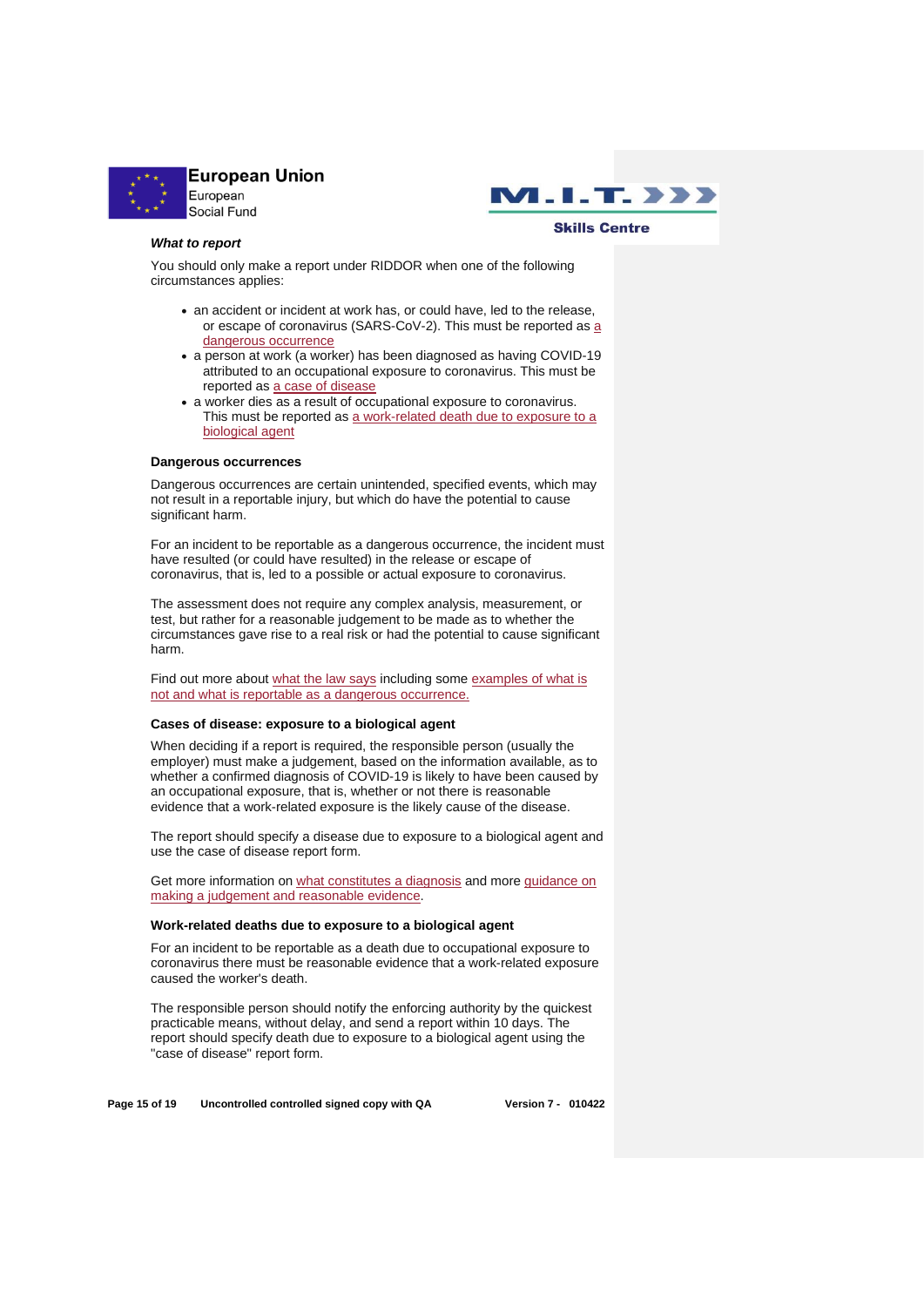



More on [work-related deaths from coronavirus: What](https://www.hse.gov.uk/coronavirus/riddor/riddor-reporting-further-guidance.htm#work-death)  [the law says](https://www.hse.gov.uk/coronavirus/riddor/riddor-reporting-further-guidance.htm#work-death) and information on [making a judgement using reasonable](https://www.hse.gov.uk/coronavirus/riddor/riddor-reporting-further-guidance.htm#work-death-reasonable)  [evidence.](https://www.hse.gov.uk/coronavirus/riddor/riddor-reporting-further-guidance.htm#work-death-reasonable)

#### *Make a RIDDOR report online*

- [Report a dangerous occurrence](https://notifications.hse.gov.uk/riddorforms/DangerousOccurrence)
- Report a case [of disease: exposure to a biological agent](https://notifications.hse.gov.uk/riddorforms/Disease)
- Report a [work-related death due to exposure to a biological agent](https://notifications.hse.gov.uk/riddorforms/Disease)

We will review and update regularly to reflect any changes in guidance.

#### **9. Contractual Controls**

All placement providers receive, agree, and sign a Company Agreement/Employer Handbook that contains Health and Safety Guidance and clauses as specified in Funding Body contracts.

## **10.Vetting and Monitoring**

Placement vetting is carried out once a vacancy has been recorded. The placement undergoes an inspection by a MITSkills representative who is aware of the requirements for placing a young person and completes a Health and Safety Assessment. However, the employer must confirm by risk assessment that their workplace / place of employment is safe for the individual learner as they ultimately are responsible for the control of risks within their business.

Monitoring will be carried out in line with progress/monitoring reviews. All placements will be effectively monitored on each assessment visit, should there be any area of concern then a record is made, and the employer is made aware of the situation. Should an employer not some requirements in place the frequency of monitoring is increased in line with the seriousness of the risk.

All nominated MITSkills staff and Assessors will inspect placements prior to learners commencing work. All staff are supported and guided by the NEBOSH qualified personnel and all questions and issues relating to these operations are reported to prompt them. All staff involved with placements will have undergone various internal training from induction to specified staff development training where Health and Safety and issues of Vetting and Monitoring has been covered and areas of concern dealt (where this involves subcontracting of learning the subcontractor is responsible for ensuring their staff are trained in vetting and validating basic safety of placements).

All learner/company files shall contain records of placement inspections and monitoring.

**Page 16 of 19 Uncontrolled controlled signed copy with QA Version 7 - 010422**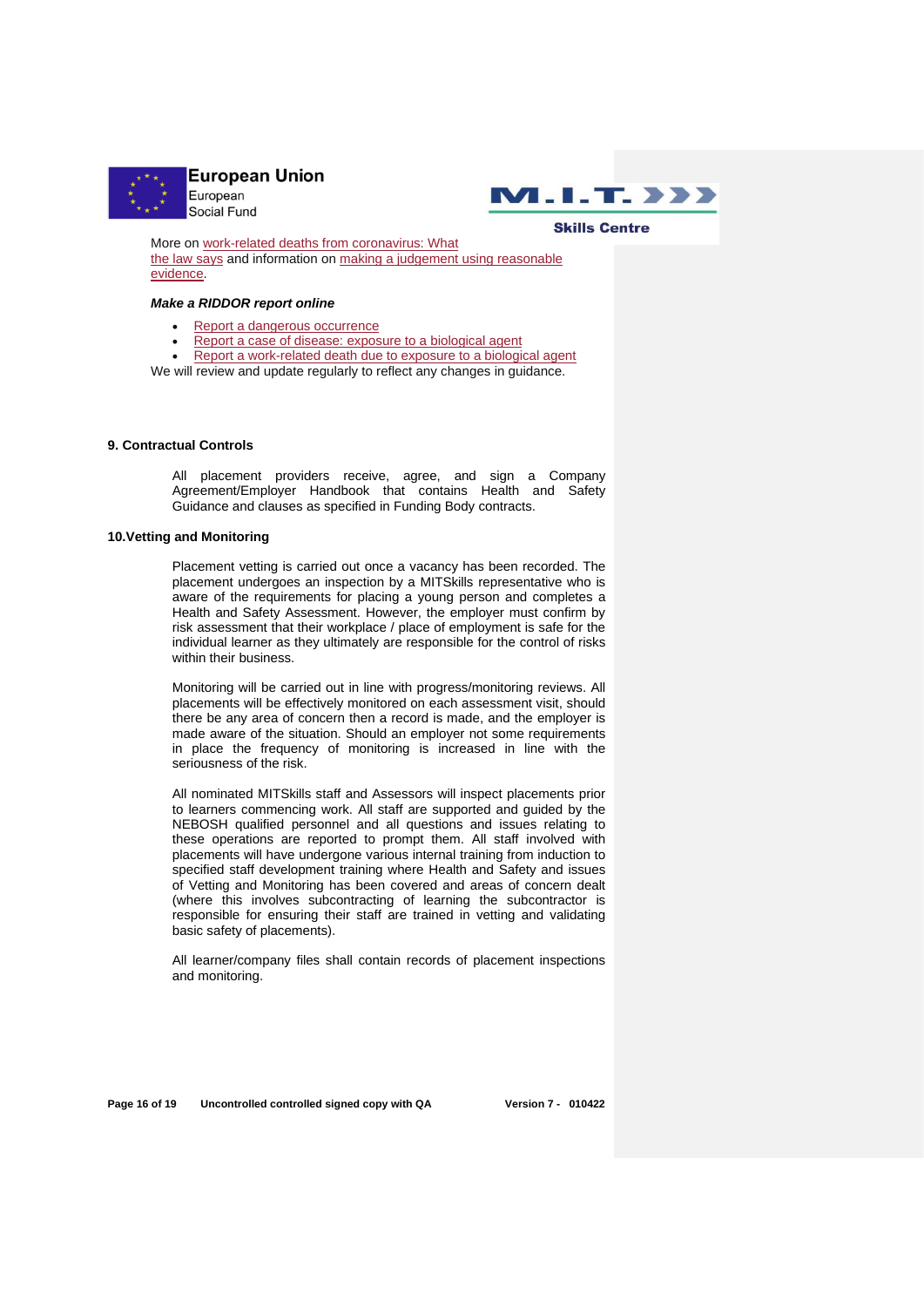



| <b>Date Reviewed</b>  | 010422                     |             |  |
|-----------------------|----------------------------|-------------|--|
| <b>Reviewed</b>       | Annually                   |             |  |
| <b>Version Status</b> | Approved                   |             |  |
| <b>Approved By:</b>   | 'ALAC<br>Company Director: | Date 010422 |  |

**Page 17 of 19 Uncontrolled controlled signed copy with QA Version 7 - 010422**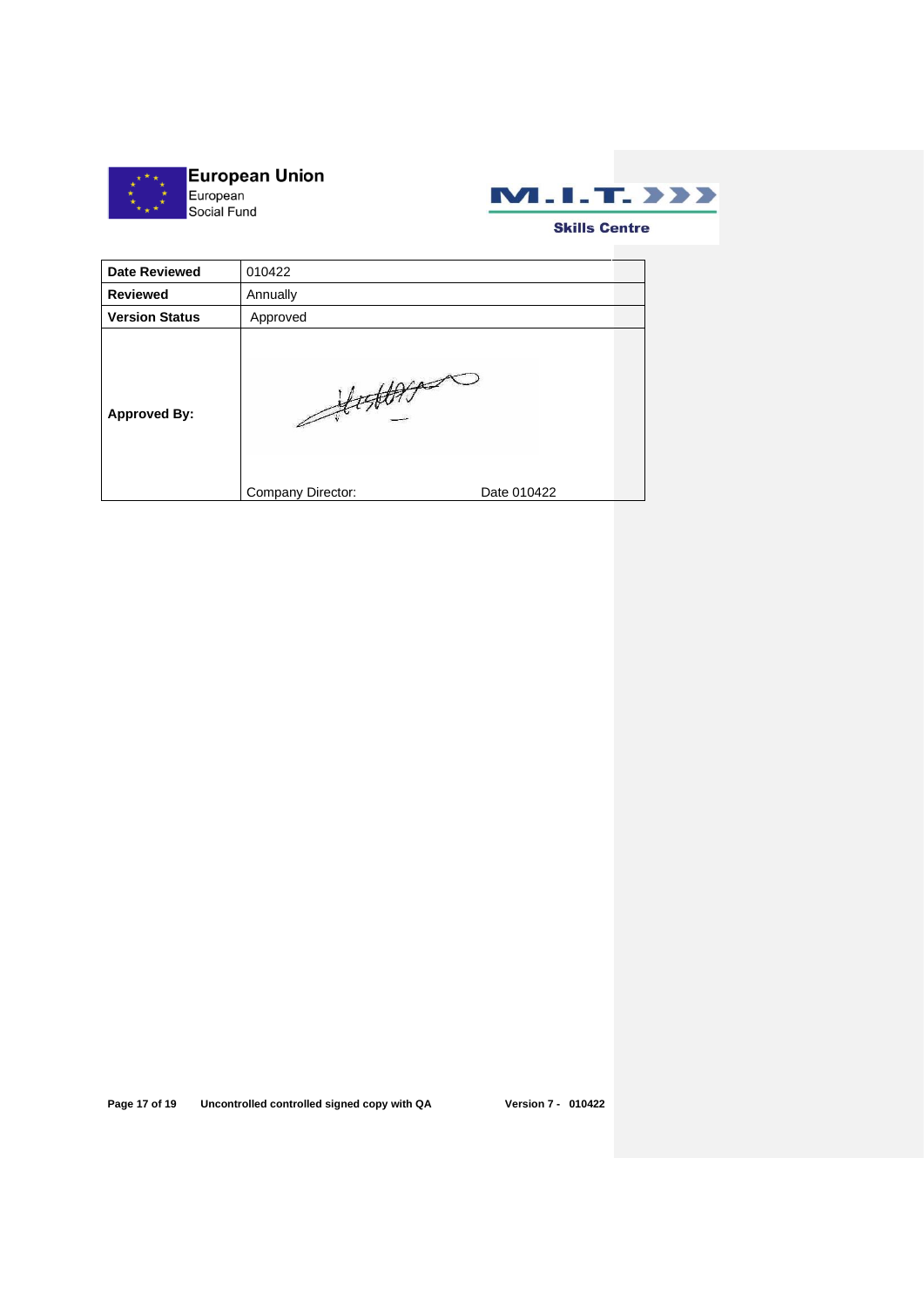|   | European<br>Social Fund    | <b>European Union</b>                                                                                                | п<br>7 <b>.</b><br><b>Skills Cen</b>                                             |  |
|---|----------------------------|----------------------------------------------------------------------------------------------------------------------|----------------------------------------------------------------------------------|--|
|   |                            |                                                                                                                      |                                                                                  |  |
|   | Report Number              | APPENDIX A Return to Hisham. Zubeidi@mitskills.com marked Urgent Safety Concern                                      |                                                                                  |  |
|   |                            | NEAR MISS REPORT/SAFETY CONCERN RECORD (Delete Accordingly)                                                          |                                                                                  |  |
|   |                            |                                                                                                                      | COMPLETEA SEPARATE FORM FOR EACH ACCIDENT/INJURY/SAFETY CONCERN INCLUDING NUMBER |  |
| 1 |                            | SAFETY INCIDENT TO: Name                                                                                             |                                                                                  |  |
|   |                            |                                                                                                                      |                                                                                  |  |
|   |                            |                                                                                                                      |                                                                                  |  |
|   |                            |                                                                                                                      |                                                                                  |  |
|   |                            |                                                                                                                      |                                                                                  |  |
| 2 |                            |                                                                                                                      | PERSON COMPLETING THIS REPORT: YOURSELF Your name (in full)                      |  |
|   |                            |                                                                                                                      |                                                                                  |  |
|   |                            |                                                                                                                      | <u> 1980 - Johann Stein, Amerikaansk politiker († 1908)</u>                      |  |
|   | Occupation/Job reference   |                                                                                                                      |                                                                                  |  |
|   | <b>INCIDENT REPORT:</b>    |                                                                                                                      |                                                                                  |  |
| 3 | REPORT:                    | Site of Incident                                                                                                     |                                                                                  |  |
|   |                            |                                                                                                                      |                                                                                  |  |
|   | how did it happen          |                                                                                                                      |                                                                                  |  |
|   |                            |                                                                                                                      |                                                                                  |  |
|   |                            |                                                                                                                      |                                                                                  |  |
|   |                            | <u> 1989 - Andrea Santa Andrea Andrea Andrea Andrea Andrea Andrea Andrea Andrea Andrea Andrea Andrea Andrea Andr</u> |                                                                                  |  |
|   | <b>CAUSES:</b>             |                                                                                                                      |                                                                                  |  |
|   |                            |                                                                                                                      |                                                                                  |  |
|   |                            |                                                                                                                      |                                                                                  |  |
|   |                            |                                                                                                                      |                                                                                  |  |
|   | Did you report it to staff |                                                                                                                      |                                                                                  |  |
|   | time called                | staff name                                                                                                           | arrived                                                                          |  |

5 FOR EMPLOYER / TEACHER / MANAGER / LEARNER: USE ONLY Complete here if incident or near how likely it is to loccur again

Signature

6 RETAIN A COPY AND EMAIL TO Hisham. Zubeidi@mitskills.com . AFTER 3 YEARS STORE IN ARCHIVE FILE IN CASE OF ANY RELATED PROBLEMS IN FUTURE YEARS.

 $I.T. 222$ 

## **Skills Centre**

<u> The Community of the Community of the Community of the Community of the Community of the Community of the Community of the Community of the Community of the Community of the Community of the Community of the Community of</u>

**Page 18 of 19 Uncontrolled controlled signed copy with QA Version 7 - 010422**

-Daily /Weekly/Monthl

Date reported

Position\_